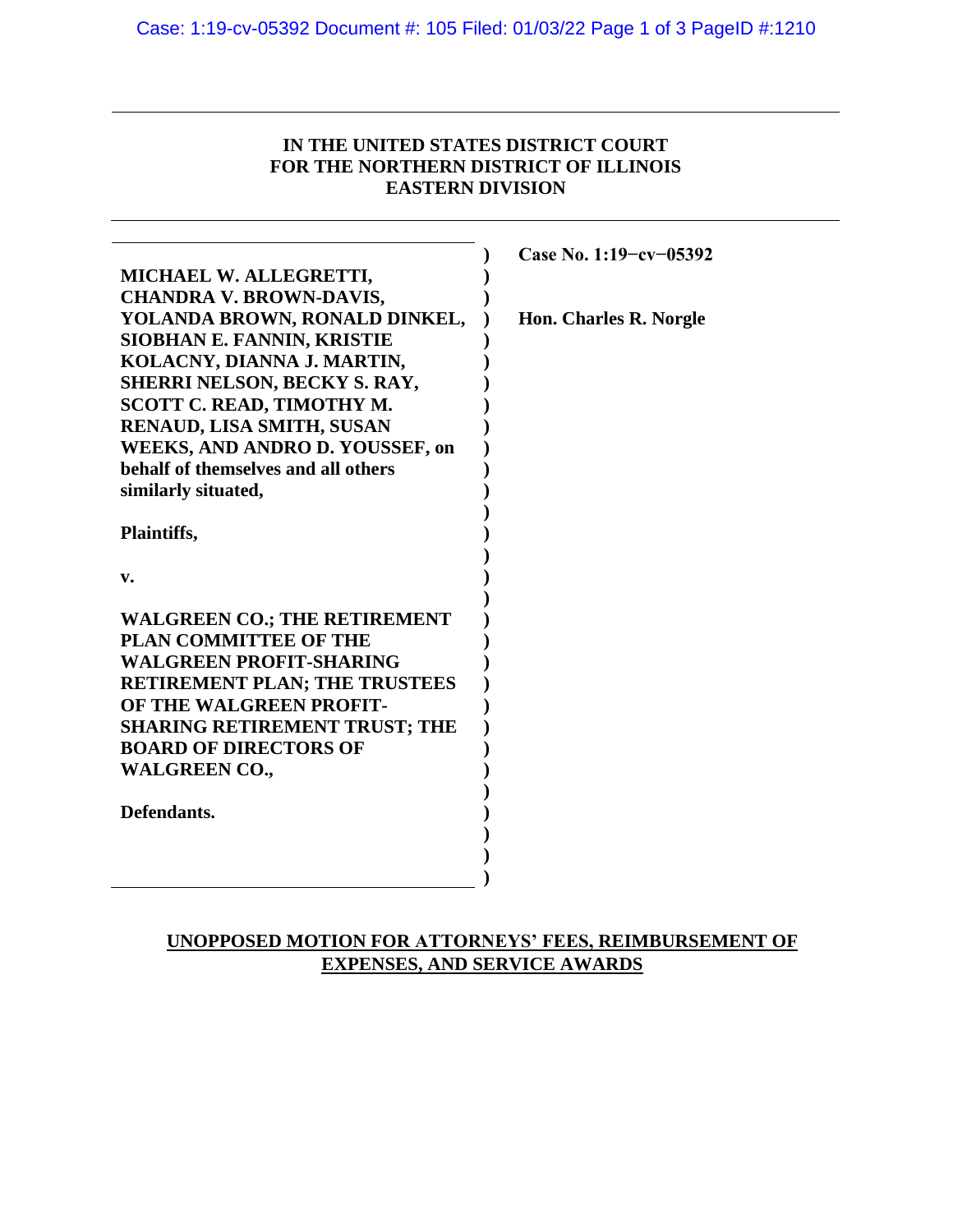Pursuant to Federal Rules of Civil Procedure 23(h)(1) and 54(d)(2), and this Court's Orders Preliminarily Approving the Class Action Settlement and scheduling the Fairness Hearing (Doc. Nos. 101-102), and for the reasons set forth in Plaintiffs' accompanying Memorandum of Law, the Declaration of Charles Field, and the Declaration of Ben Barnow, Plaintiffs respectfully request that, upon hearing argument at the February 16, 2022 Fairness Hearing, the Court enter an order:

- (1) Granting Plaintiffs' Motion;
- (2) Awarding \$4,583,333.33 in attorneys' fees; and
- (3) Granting a \$15,000 service award for each Class Representative.

Dated: January 3, 2022 */s/ Charles Field*

\*Charles Field **SANFORD HEISLER SHARP, LLP** 2550 Fifth Avenue,  $11<sup>th</sup>$  Floor San Diego, CA 92103 Telephone: (619) 577-4242 Facsimile: (619) 577-4250 cfield@sanfordheisler.com

\*David Tracey **SANFORD HEISLER SHARP, LLP** 1350 Avenue of the Americas,  $31<sup>st</sup>$  Floor New York, NY 10019 Telehone: (646) 402-5650 Facsimile: (646) 402-5651 dtracey@sanfordheisler.com

\*Danielle Fuschetti **SANFORD HEISLER SHARP, LLP** 111 Sutter Street, Suite 975 San Francisco, CA 94104 DFuschetti@sanfordheisler.com

\*Sean Ouellette **SANFORD HEISLER SHARP, LLP** 700 Pennsylvania Ave. SE, Suite 300 Washington, D.C. 20003 Telephone: (646) 402-5644